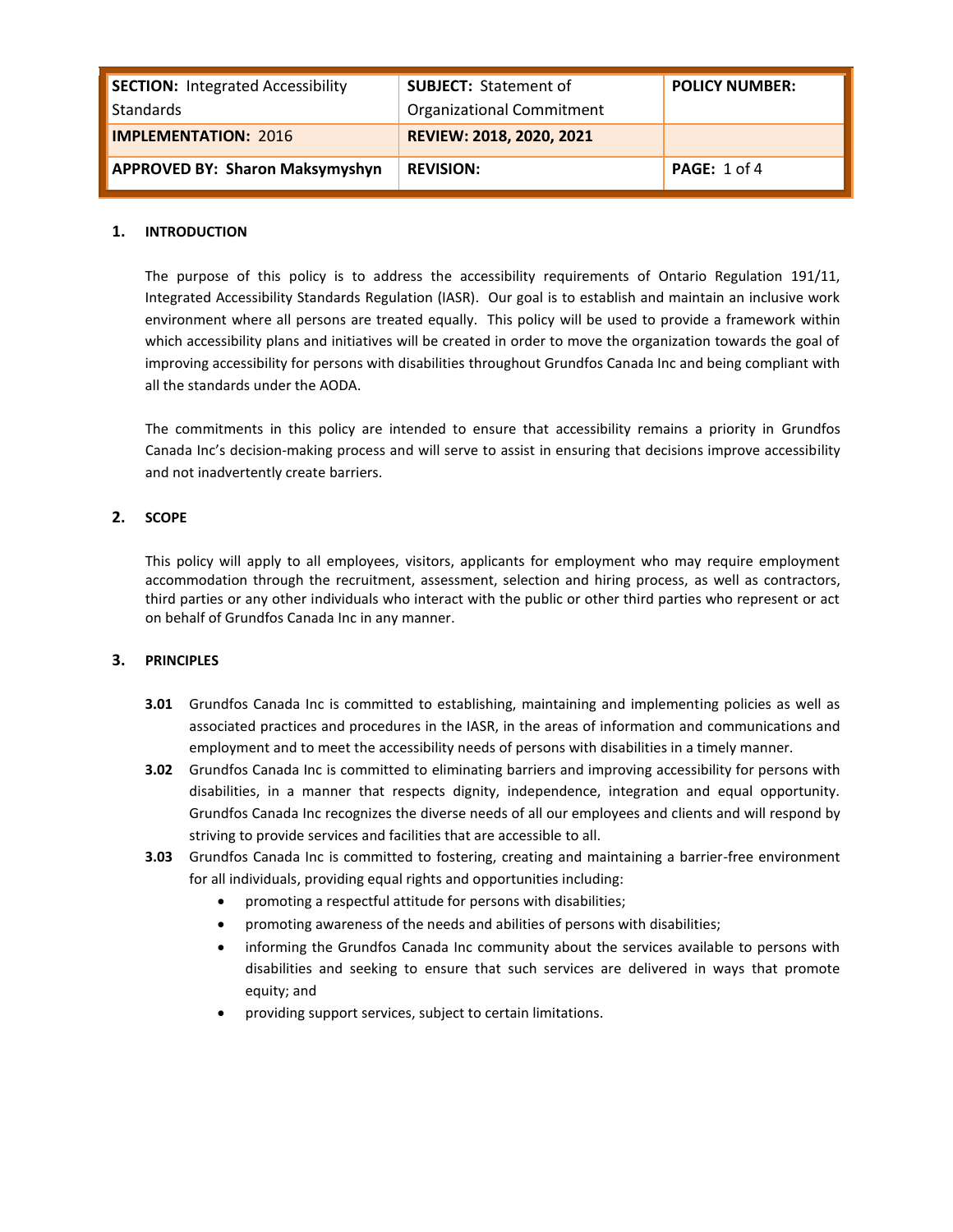| <b>SECTION: Integrated Accessibility</b><br>Standards | <b>SUBJECT: Statement of</b><br><b>Organizational Commitment</b> | <b>POLICY NUMBER:</b> |
|-------------------------------------------------------|------------------------------------------------------------------|-----------------------|
| <b>IMPLEMENTATION: 2016</b>                           | REVIEW: 2018, 2020, 2021                                         |                       |
| <b>APPROVED BY: Sharon Maksymyshyn</b>                | <b>REVISION:</b>                                                 | <b>PAGE:</b> $2$ of 4 |

- **3.04** Grundfos Canada Inc is committed to the establishment, implementation, maintenance and documentation of a multi-year accessibility plan which outlines the organization's strategy to prevent and remove barriers and meet its requirements under the AODA and its Regulations. This plan will be posted in an obvious place on company premises and on the company website. It will also be provided in alternative formats upon request and reviewed and updated at least once every five years.
- **3.05** Grundfos Canada Inc is committed to excellence in serving all our clients, including people with disabilities. When providing information to, or communicating with, a person with a disability, we will provide the information and communication in a format that takes into account the person's disability, as described in the customer service standard and under the IASR. We will meet alternative format requests in a timely fashion and at no additional cost.
- **3.06** Grundfos Canada Inc will ensure that emergency procedures, plans or public safety information meets the needs of persons with disabilities, and will provide this information in an accessible format or with communications supports on request.

### **Recruitment, Assessment and Selection Process**

- **3.07** Grundfos Canada Inc will ensure that in our recruitment practices employees and the public are made aware that we will provide accommodation for applicants with disabilities in our recruitment, assessment and selection process.
- **3.08** When Grundfos Canada Inc selects job applicants for a job selection process, we will make applicants aware that, upon request, they have access to accommodation in relation to materials and processes that will be used for applicant screening and that take into account their accessibility needs due to disability.
- **3.09** When Grundfos Canada Inc makes an offer of employment, we will notify the successful applicant of our policy of accommodating employees with disabilities.

### **Supports for Employees**

**3.10** Grundfos Canada Inc will inform employees of our policy of supporting employees with disabilities and procedures that provide for job accommodations. This information will be provided to new employees as soon as practical and will provide new information as policies are revised.

### **Accessible Formats and Communication Supports**

**3.11** Where an employee with a disability requests, Grundfos Canada Inc will consult with the employee to provide or arrange for accessible formats and communication supports in relation to information that is generally available to employees in the workplace and that the employee needs to perform his or her job.

### **Workplace Emergency Response Information**

**3.12** Grundfos Canada Inc will ensure that individualized workplace emergency response information is provided to employees who have a disability provided the disability is such that individualized information is necessary and we have been made aware of the need for accommodation due to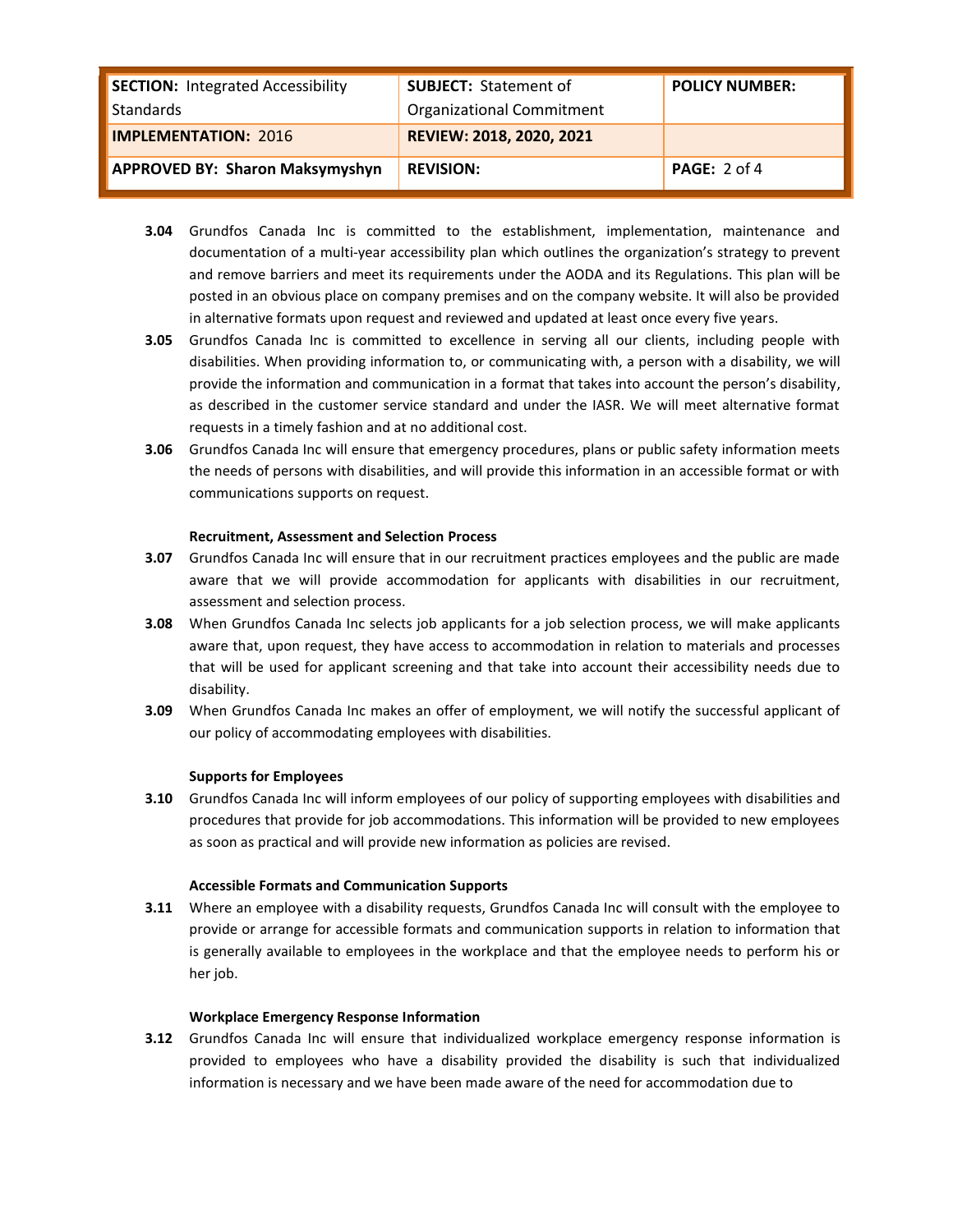| <b>SECTION: Integrated Accessibility</b><br>Standards | <b>SUBJECT: Statement of</b><br><b>Organizational Commitment</b> | <b>POLICY NUMBER:</b> |
|-------------------------------------------------------|------------------------------------------------------------------|-----------------------|
| <b>IMPLEMENTATION: 2016</b>                           | REVIEW: 2018, 2020, 2021                                         |                       |
| <b>APPROVED BY: Sharon Maksymyshyn</b>                | <b>REVISION:</b>                                                 | <b>PAGE:</b> $3$ of 4 |

disability. Grundfos Canada Inc will provide the necessary information as soon as practical after becoming aware of the need for accommodation.

- **3.13** If an employee who receives individualized workplace emergency response information requires assistance, Grundfos Canada Inc will, with the consent of the employee, provide such information to the person designated to provide assistance to the employee.
- **3.14** Individual workplace emergency response information will be reviewed when the employee moves to a different location; when the employee's overall accommodations needs change and/or when we review our general response procedures.

### **Individual Accommodation Plans**

- **3.15** Grundfos Canada Inc will have a process in place for the development of documented individual accommodation plans for employees with disabilities. The process will address:
	- How the employee requesting accommodation can participate in the development of the Individual accommodation plan.
	- The means by which the employee is assessed on an individual basis. Grundfos Canada Inc can request an evaluation by an outside medical or other expert, at the company's expense, to assist in determining if accommodation can be achieved and if so, how it can be achieved.
	- The steps taken to protect the privacy of the employee's personal information.
	- How we will ensure that the individual accommodation plan is provided in a format that takes into account the employee's accessibility needs due to a disability.

## **3.16 Training**

Grundfos Canada Inc is committed to establishing, implementing and maintaining a program for training on increasing the awareness of accessibility and removing attitudinal barriers. Grundfos Canada Inc will ensure that all employees and contractors receive training about the provision of its programs and services to persons with disabilities. In addition, every person who participates in developing the policies, procedures and practices governing the provision of programs or services will receive appropriate training.

The training shall include but is not limited to the following:

- Review of the purpose of the *[Accessibility for Ontarians with Disabilities Act \(AODA, 2005\)](http://www.mcss.gov.on.ca/mcss/english/pillars/accessibilityOntario)* and the requirements of the Ontario Regulation 191/11, Integrated Accessibility Standards Regulation (IASR), including information and communications and employment.
- The Human Rights Code as it pertains to persons with disabilities.
- Grundfos Canada Inc's Accessible Customer Service policies, procedures and practices governing the provision of services to persons with disabilities.

Training will be provided to each person as soon as is practical after he or she is assigned the applicable duties as well as on an ongoing basis as changes occur to Grundfos Canada Inc's workforce and or policies, procedures and practices governing the provision of services to persons with disabilities. Grundfos Canada Inc will keep detailed records of the training provided for reporting purposes.